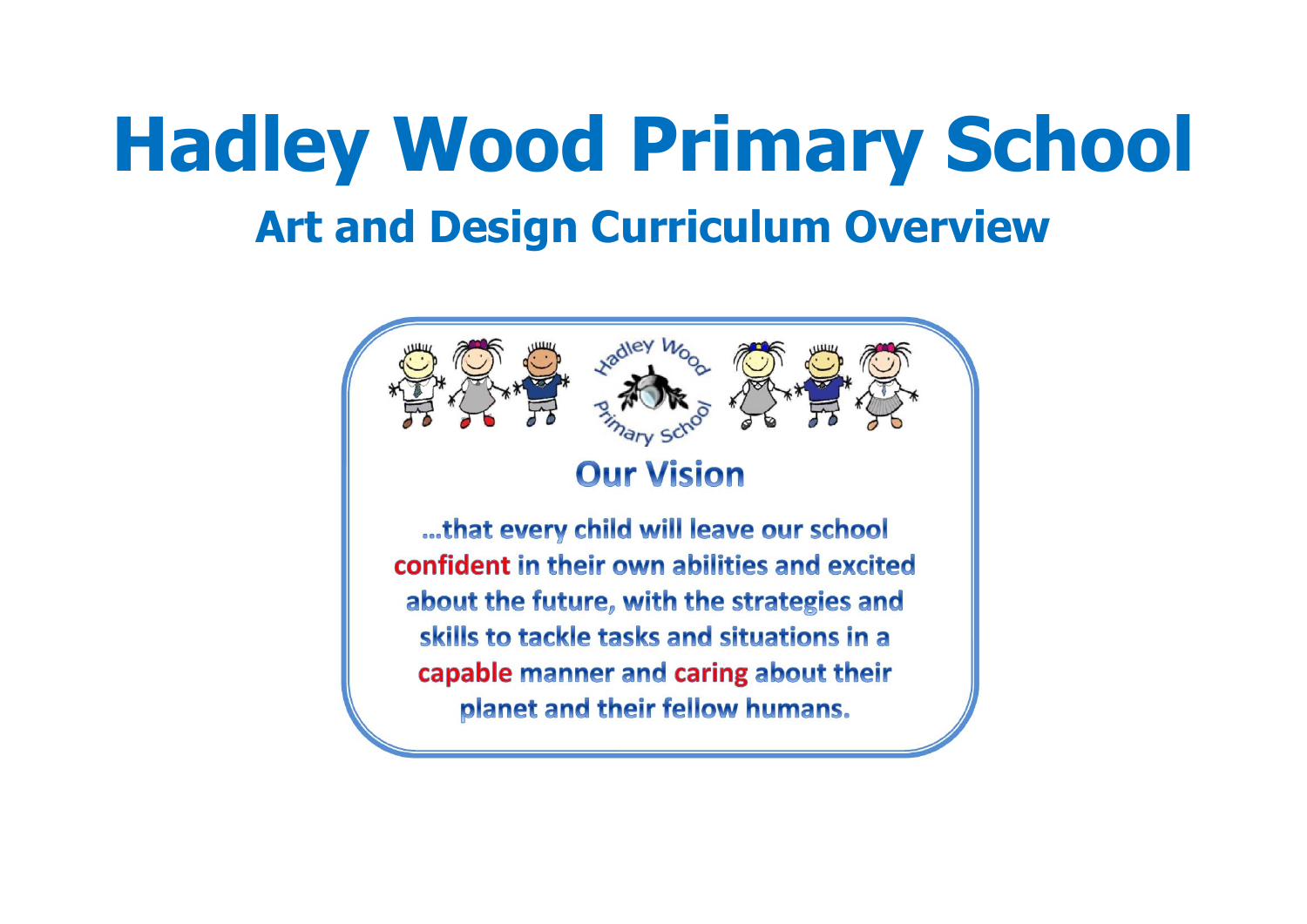## **Curriculum Intent:**

At Hadley Wood we encourage all children to be as creative as possible in order to develop 'confident and capable' artists. We believe art can have a powerful and positive effect on children, helping them to become confident, creative learners who are able to express their individual interests, thought and ideas.

The teaching of art and design in school is based on a set of art skills and experiences outlined in our long term overview below. These were devised by the Art and Design Subject Lead – in collaboration with the teaching team – and are based on the revised National Curriculum objectives and also using the age specific skills for each age range. Half-termly Arts Trophies celebrate many forms of the arts, including: solo performances, poetry compositions and performance; creative art opportunities with a specific focus such as: painting, conceptual art, fine art and abstract art pieces.

As a 'Values' school one of our core aims is to provide pupils with opportunities to experience success, accept that they will not be brilliant at everything and to celebrate the success of others. We recognise that the arts can provide an excellent platform for this. In our experience, pupils can then transfer their new artistic skills to other areas of the curriculum, making them more likely to re-engage, take calculated risks and build resilience. We are proud to be a Gold Arts Mark school (September 2019).

Our children explore and develop their skills and creativity using a wide range of media. We value the use of sketch books and encourage the importance of experimentation, exploration and pushing ideas in imaginative ways. We believe our broader creative curriculum helps to develop resilient learners and our teachers work hard to plan and deliver a broad and varied art curriculum that links (where possible) to their current topic. This ensures that the children are practicing their art skills in as meaningful a way as possible.

We believe that a high-quality art and design education should engage, inspire and challenge pupils, equipping them with the knowledge and skills to experiment, invent and create their own works of art, craft and design. We encourage children to learn from and be inspired by the work of great artists from different cultures and understand the contribution art has made to society, both past and present. As pupils progress, we support them to be able to think critically and develop a more rigorous understanding of art and design.

#### **How we plan for and teach art:**

At Hadley Wood Primary School, art is taught over 3 half terms per year with key skills alternating in each year group. Teachers plan sequences of lessons across the half term that will build on and develop the children's skills culminating in a final piece.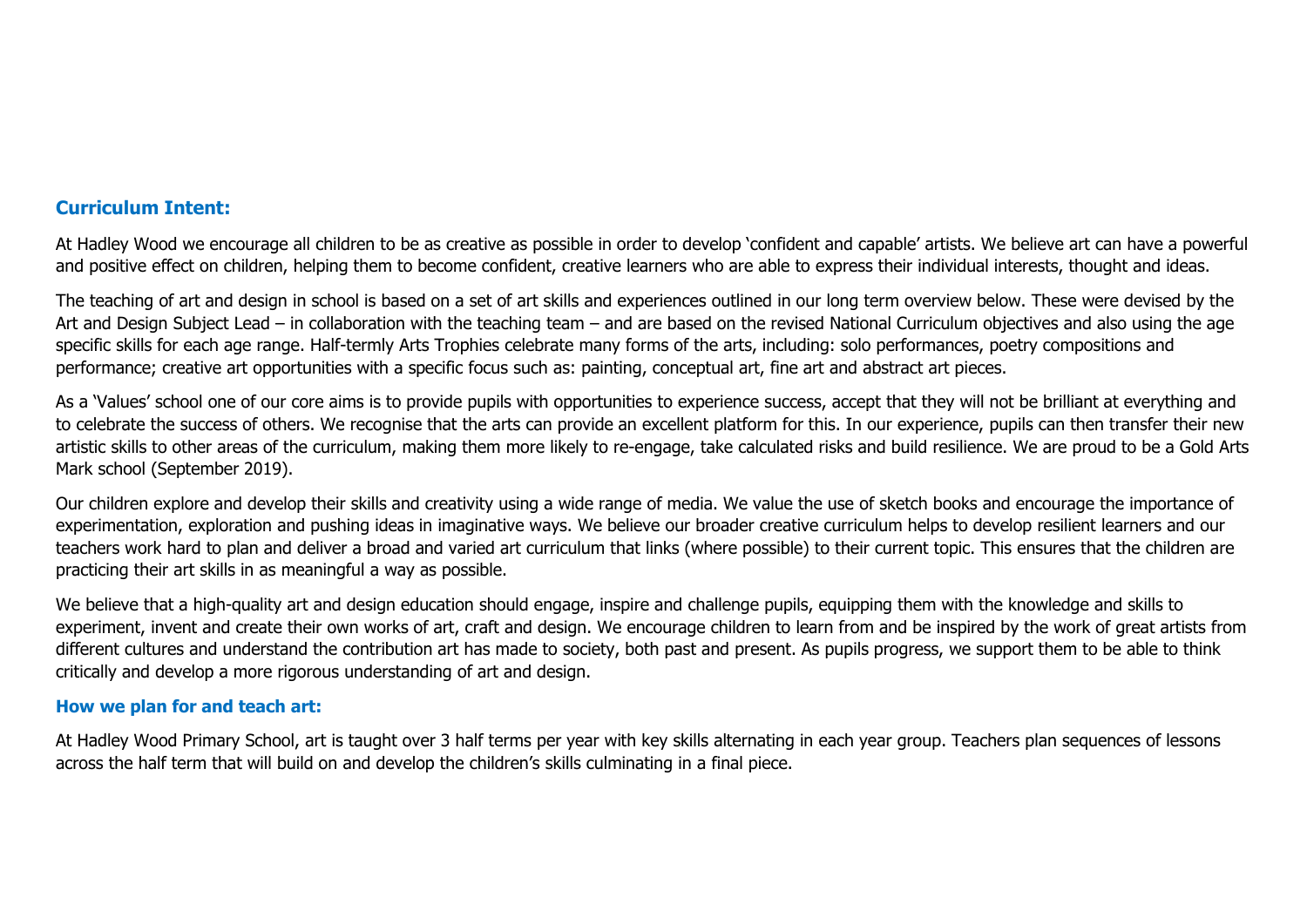The skills and knowledge that children will develop throughout each art topic are mapped across each year group and across the school to ensure progression. The emphasis on knowledge ensures that children understand the context of the artwork, as well as the artists that they are learning about and being inspired by. This enables links to other curriculum areas, with the children developing a considerable knowledge of individual artists as well as individual works and art movements. Our art curriculum ensures coverage of the National Curriculum, with children revisiting concepts to deeping the knowledge and skills acquired.

A similar focus on skills means that children are given opportunities to express their creative imagination, as well as practise and develop mastery in the key processes of art: drawing, painting, printing, textiles, collage and sculpture.

Each year one of our Arts Trophy competitions is dedicated to developing artistic skills and creativity. Trips to art galleries and exhibitions are carried out to enhance the children's learning experiences and deepen their understanding and knowledge, whilst cultivating a love of art in its many different forms.

# **What you will see in our Art & Design lessons:**

- 1. Every lesson is carefully planned around **an enquiry question for children to answer**. By ensuring that these questions spark children's enquiry and **curiosity,** children are engaged in their learning and want to find out the answer. Lessons are purposeful and result in children gaining a new understanding of the world around them.
- 2. In each lesson the **learning objective** is designed so that children have a powerful understanding of the skills and understanding they are developing in the lesson. **Success criteria** define the features of the learning intention in the context of the activity so that children can identify what they are aiming for and how well they are doing.
- 3. Learning is effectively sequenced by sharing prior learning **'building blocks'** at the start of each lesson/topic/new concept. We recognise that children are more likely to retain new learning if it connected to prior understanding. Building blocks help pupils of all levels to connect new learning with existing concepts and promote **independence.**
- 4. Teachers start each lesson with a **discursive statement** to engage pupils and draw links between prior and new learning. Different levels of challenge and **'what if'** challenges help to ensure our children have high aspirations of themselves and strive to be the best they can be.
- 5. Teachers skillfully use the **'Deliberate Mistake'** approach to learning to build pupil **resilience** to failure alongside their ability to work independently to problem solve. This embeds the concept that making mistakes is integral to the learning process.

### **Art and Design long Term Overview: EYFS – Year 6**

| <b>Development matters</b> | <b>Curriculum provision</b> | <b>Contribution on wider Art and</b> |
|----------------------------|-----------------------------|--------------------------------------|
|                            |                             | Design knowledge and what            |
|                            |                             | later content this prepares for      |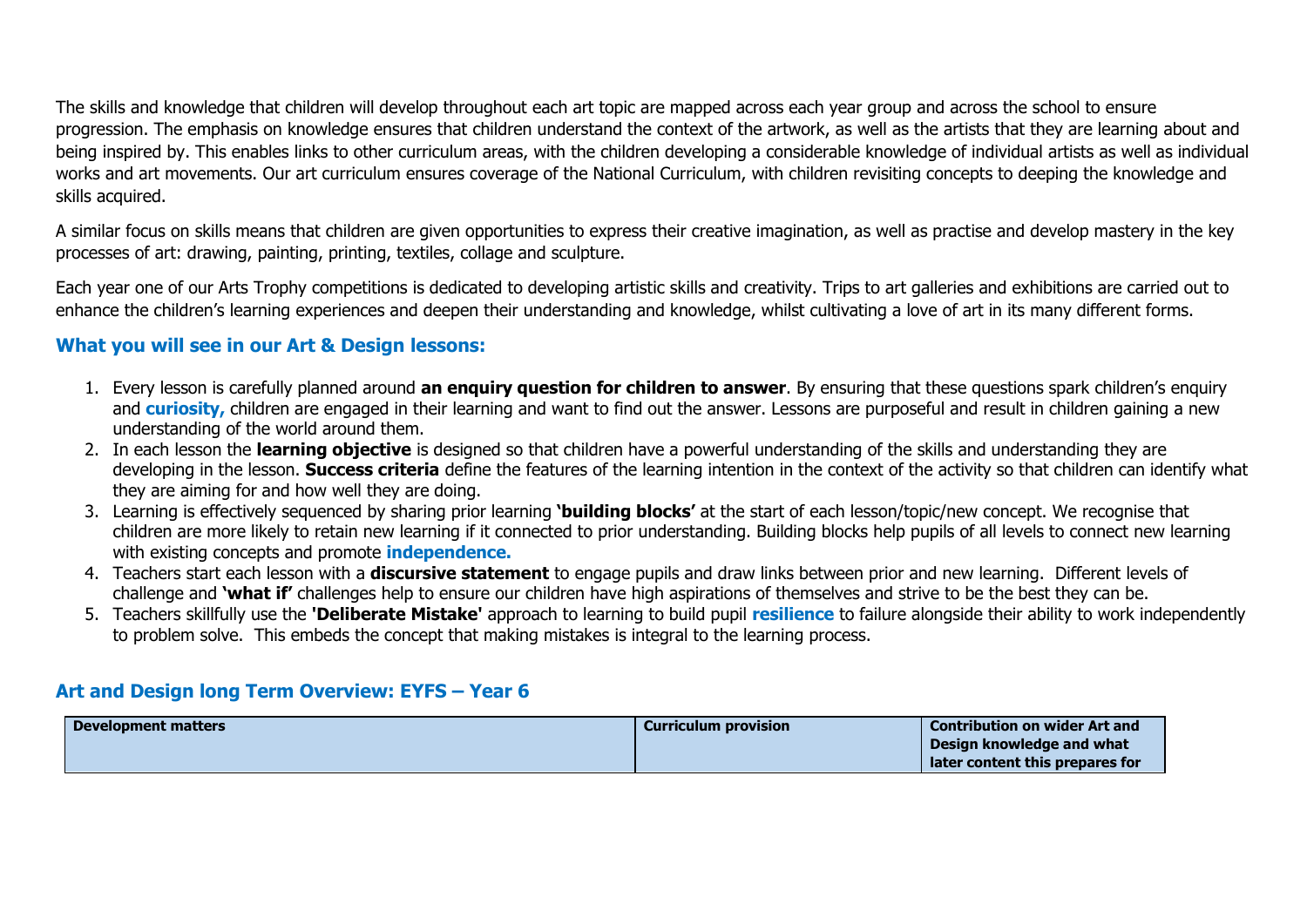| 3-4 years old | <b>Expressive Arts</b> | Physical    | Use large-muscle movements to                                                                                                                                                                                                              | Children paint pictures of their families                                                                                                                                                                                                                                                                                                                                                                                                                                                                                                                | An understanding of colour and                                                                                                                                                                                                                                                                                                                                                                                                                                                                                                                                                                  |
|---------------|------------------------|-------------|--------------------------------------------------------------------------------------------------------------------------------------------------------------------------------------------------------------------------------------------|----------------------------------------------------------------------------------------------------------------------------------------------------------------------------------------------------------------------------------------------------------------------------------------------------------------------------------------------------------------------------------------------------------------------------------------------------------------------------------------------------------------------------------------------------------|-------------------------------------------------------------------------------------------------------------------------------------------------------------------------------------------------------------------------------------------------------------------------------------------------------------------------------------------------------------------------------------------------------------------------------------------------------------------------------------------------------------------------------------------------------------------------------------------------|
|               | and Design             | Development | wave flags and streamers, paint                                                                                                                                                                                                            | experimenting with colour and design.                                                                                                                                                                                                                                                                                                                                                                                                                                                                                                                    | design prepares pupils with solid                                                                                                                                                                                                                                                                                                                                                                                                                                                                                                                                                               |
|               |                        |             | and make marks.                                                                                                                                                                                                                            |                                                                                                                                                                                                                                                                                                                                                                                                                                                                                                                                                          | foundations for our Art curriculum.                                                                                                                                                                                                                                                                                                                                                                                                                                                                                                                                                             |
|               |                        |             | Choose the right resources to carry<br>out their own plan.<br>Use one-handed tools and<br>equipment, for example, making<br>snips in paper with scissors.<br>Use a comfortable grip with good<br>control when holding pens and<br>pencils. | Provide a range of mark making resources,<br>encouraging children to draw pictures,<br>make cards, write shopping lists and make<br>labels.<br>Create self-portraits by combining a range<br>of materials. Have collage materials readily<br>available for children to explore when<br>creating independently.<br>In preparation for our Nativity, children<br>learn songs and help to generate their own<br>actions and dance moves to accompany<br>the songs.<br>Focus on the work of Wassily Kandinsky,<br>exploring colour mixing and learning about | For example in Year 1 pupils further<br>explore the topic of colour in their<br>unit on "Express yourself though<br>colour," as well as learning about<br>Peter Thorpe's "Rockets," in Year 2<br>and mixing colours to create<br>different shades and tints, which is<br>further developed in our study of<br>Stephanie Peters "Liquid Flame."<br>Pupils have the opportunity to<br>explore mixed media, through<br>collage work, considering the<br>painting "Surprised," by Henri<br>Rousseau in Year 1, "Rockets," by<br>Peter Thorpe in Year 2 and<br>portraits, where the children collage |
|               |                        |             |                                                                                                                                                                                                                                            | 'hot' and 'cold' colours.                                                                                                                                                                                                                                                                                                                                                                                                                                                                                                                                | a frame in Year 5.                                                                                                                                                                                                                                                                                                                                                                                                                                                                                                                                                                              |
|               |                        |             |                                                                                                                                                                                                                                            |                                                                                                                                                                                                                                                                                                                                                                                                                                                                                                                                                          |                                                                                                                                                                                                                                                                                                                                                                                                                                                                                                                                                                                                 |
|               |                        |             |                                                                                                                                                                                                                                            | Support children to think about uses and<br>purposes of materials when creating a<br>bridge for the Billy Goats to cross the<br>stream.                                                                                                                                                                                                                                                                                                                                                                                                                  | Throughout the art curriculum pupils<br>explore sculpture and are<br>encouraged to select materials and<br>tools, in Year 4 the pupils look at<br>making natural and man-made<br>sculptures, in Year 5 pupils use clay                                                                                                                                                                                                                                                                                                                                                                          |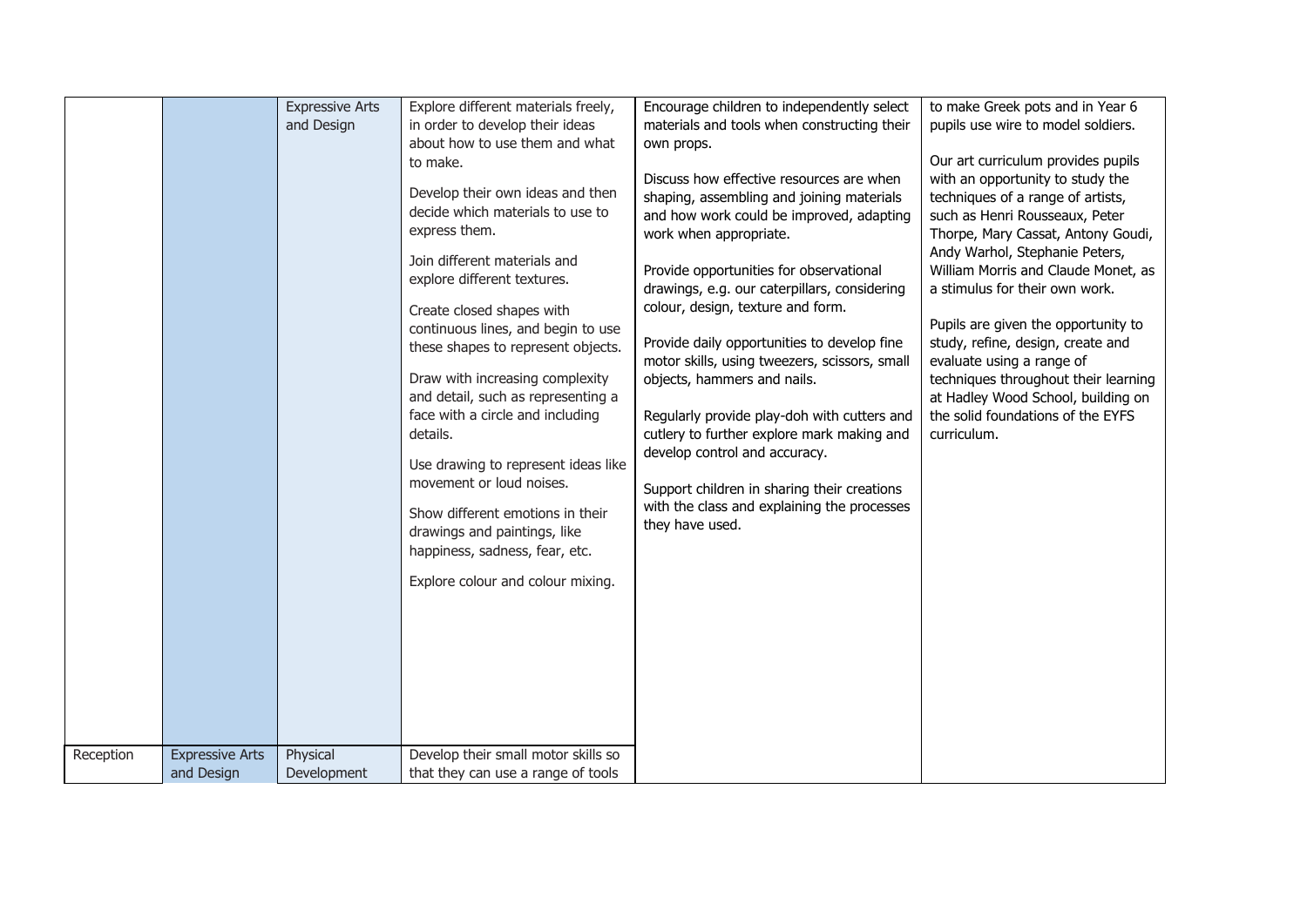|     |                                      |                                      | competently, safely and<br>confidently.                                                                                 |  |
|-----|--------------------------------------|--------------------------------------|-------------------------------------------------------------------------------------------------------------------------|--|
|     |                                      |                                      | Use their core muscle strength to<br>achieve a good posture when<br>sitting at a table or sitting on the<br>floor.      |  |
|     |                                      |                                      | Develop overall body-strength,<br>balance, coordination and agility.                                                    |  |
|     |                                      | <b>Expressive Arts</b><br>and Design | Explore, use and refine a variety of<br>artistic effects to express their<br>ideas and feelings.                        |  |
|     |                                      |                                      | Return to and build on their<br>previous learning, refining ideas<br>and developing their ability to<br>represent them. |  |
|     |                                      |                                      | Create collaboratively, sharing<br>ideas, resources and skills.                                                         |  |
| ELG | Physical<br>Development              | Fine Motor Skills                    | Hold a pencil comfortably using<br>the tripod grip.                                                                     |  |
|     |                                      |                                      | Use a range of small tools,<br>including scissors, paintbrushes<br>and cutlery.                                         |  |
|     |                                      |                                      | Begin to show accuracy and care<br>when drawing                                                                         |  |
|     | <b>Expressive Arts</b><br>and Design | Creating with<br><b>Materials</b>    | Safely use and explore a variety of<br>materials, tools and techniques,                                                 |  |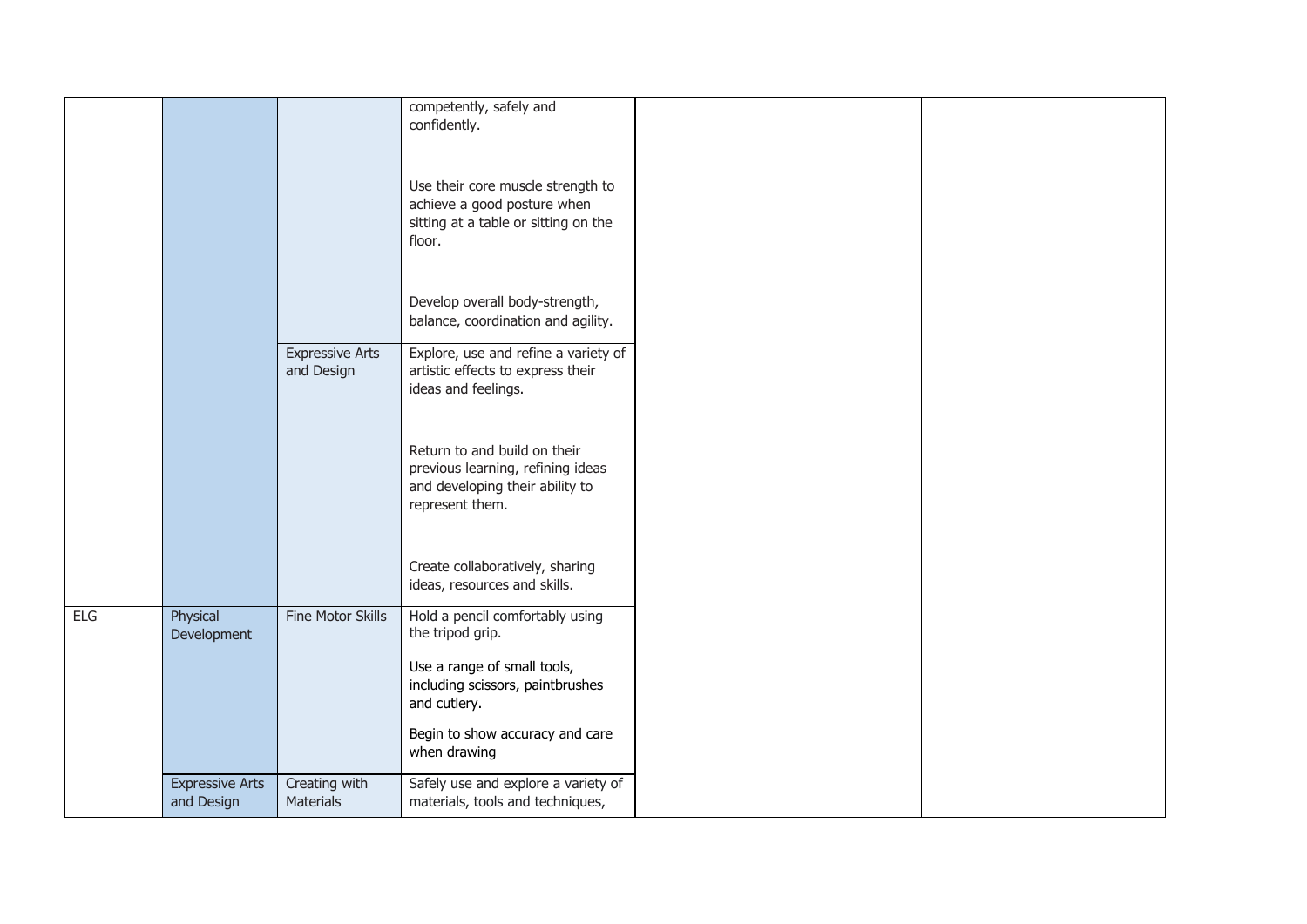|  |                      | experimenting with colour, design,<br>texture, form and function                                                                   |  |
|--|----------------------|------------------------------------------------------------------------------------------------------------------------------------|--|
|  |                      | Share their creations, explaining<br>the process they have used                                                                    |  |
|  |                      | Make use of props and materials<br>when role playing characters in<br>narratives and stories                                       |  |
|  | Being<br>Imaginative | Children use what they have learnt<br>about media and materials in<br>original ways, thinking about uses<br>and purposes.          |  |
|  |                      | Represent their own ideas,<br>thoughts and feelings through<br>design and technology, art, music,<br>dance, role play and stories. |  |

| Year 1   | <b>Substantive Knowledge Content</b><br>based around a Big Question                                                                          | Recurring themes, ideas and language                                                                                                                                                                                                       | <b>Contribution on wider Art and Design knowledge</b><br>and what later content this prepares for                                                                                                                                                                                         |
|----------|----------------------------------------------------------------------------------------------------------------------------------------------|--------------------------------------------------------------------------------------------------------------------------------------------------------------------------------------------------------------------------------------------|-------------------------------------------------------------------------------------------------------------------------------------------------------------------------------------------------------------------------------------------------------------------------------------------|
| Autumn 1 | <b>Colour Theory and Fireworks!</b><br>Explore primary and secondary<br>colours<br>Colour theory and what happens<br>when colours are mixed  | Pupils secure their knowledge of making primary and<br>secondary colours. They learn that when primary colours<br>are mixed together, they create secondary colours. They<br>explore the principal that adding white and black to a colour | Through the development of knowledge of primary and<br>secondary colours and the effects of these on a<br>composition pupil are prepared for Pupils' understanding<br>of colour theory is further developed in a unit of work on<br>portraits in Year 2 when white and black are added to |
|          | Making tints and shades<br>Explore different styles of painting<br>techniques to create fireworks                                            | changes the <b>tint and shade</b> and use this to create their<br>own tones of colours. Pupils think about how different<br>colours can represent them and emotions in different ways.<br>They recreate their own Firework painting using  | secondary colours to create skin tones.                                                                                                                                                                                                                                                   |
|          | Examine "The Rocket" by Edward<br>Middleton Manigault<br>Use different materials to create a<br>bonfire at the foreground of the<br>painting | Edward Middleton Manigault's work "The Rocket" as<br>a stimulus and develop an understanding of collage when<br>creating a bonfire using different natural and man-made<br>materials in the foreground.                                    |                                                                                                                                                                                                                                                                                           |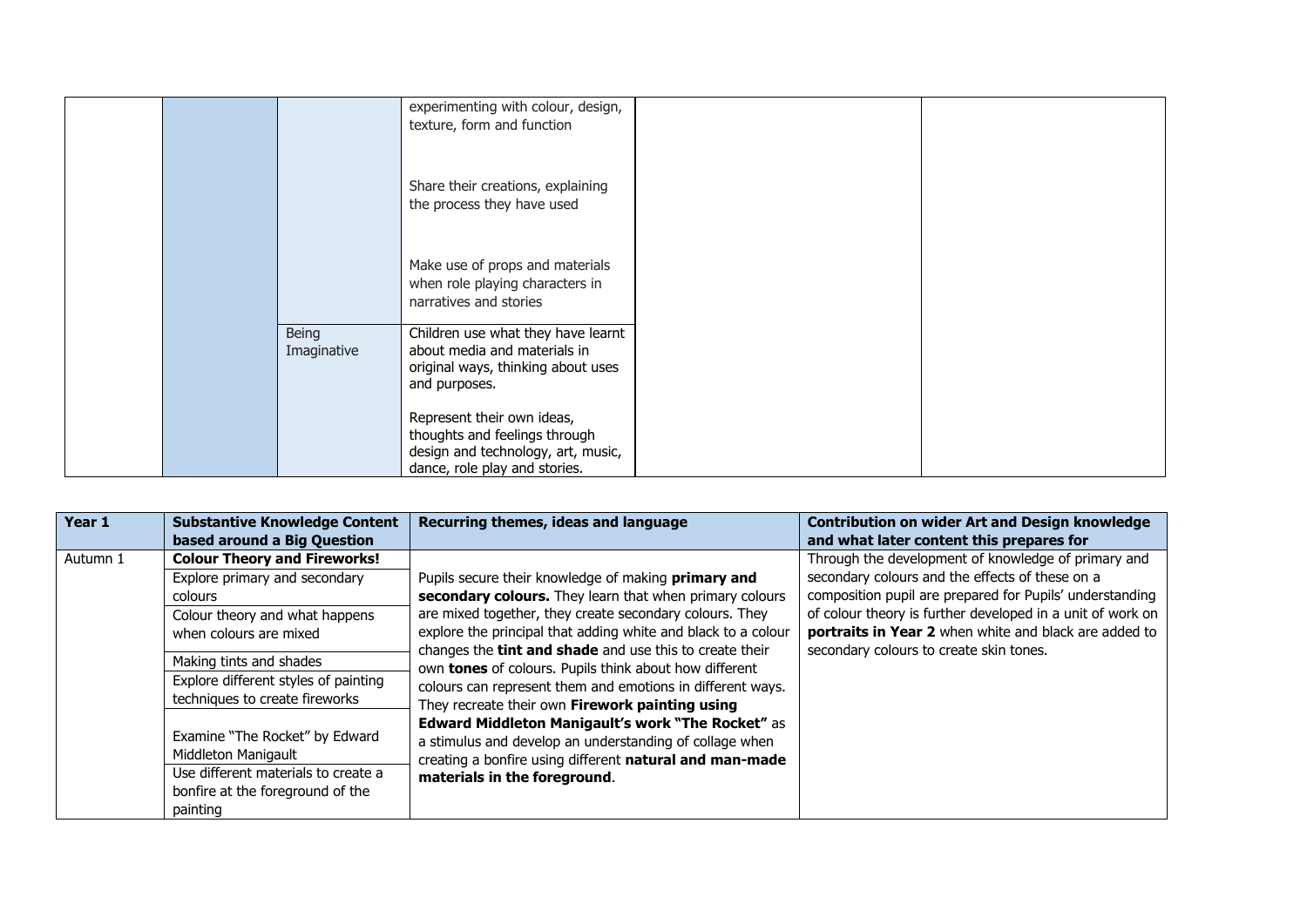| Summer 1          | Artist study: Stephen Wiltshire                                     | Pupils will explore the life and work of the artist Stephen                                                  | Pupils will begin to develop their knowledge and                                                          |
|-------------------|---------------------------------------------------------------------|--------------------------------------------------------------------------------------------------------------|-----------------------------------------------------------------------------------------------------------|
|                   | How can I show tone and                                             | Wiltshire. They will learn that his unique work is created                                                   | understanding of a range of artistic styles implemented                                                   |
|                   | texture in my drawings?                                             | completely from memory and he produces incredibly                                                            | by different artists. This will be further developed                                                      |
|                   | Learn about the work of an                                          | detailed landscapes after only seeing them once. They                                                        | when children explore the work of Henri                                                                   |
|                   | important modern artist: Stephen                                    | will develop their understanding of tone by exploring what                                                   | Rousseau in the summer term of Year 1. Stephen                                                            |
|                   | Wiltshire                                                           | happens when you add more pressure to your pencil.                                                           | Wiltshire is an inspirational BAME autistic artist who                                                    |
|                   | Use drawings to develop and share                                   | Throughout the course of the unit, pupils will use a range of                                                | draws everything from memory. This discussion has                                                         |
|                   | ideas, experiences and imagination                                  | different media to explore tone and highlighting. This will                                                  | cross-curricular links with the pupils PSHE unit of work                                                  |
|                   | Explore different textures and tones                                | include the use of different grades of pencil before moving                                                  | on gifts and talents. As a modern living artist, children                                                 |
|                   | Observe and draw landscapes                                         | on to using charcoal and/or pen and ink.                                                                     | can begin to appreciate the different forms art can take.                                                 |
|                   |                                                                     |                                                                                                              | Pupils will explore tone through experimenting with                                                       |
|                   |                                                                     |                                                                                                              | different forms of pressure. This will prepare them                                                       |
|                   |                                                                     |                                                                                                              | for the portrait unit of work in Year 2.                                                                  |
| Summer 2          | Post-impressionist art:Henri                                        | Using 'Surprised' as a starting point, pupils explore the                                                    | An understanding that some artists work from                                                              |
|                   | Rousseau 'Surprised' (1891)                                         | imaginary world of Henri Rousseau who despite painting                                                       | imagination prepares pupils to express their own                                                          |
|                   | Landscape                                                           | jungle scenes created all his artworks from observations he                                                  | opinions and responses to ideas and experiences in a                                                      |
|                   |                                                                     | made in the botanical gardens of Paris. They make                                                            | visual and tactile form. The idea of creating an illusion of                                              |
|                   | Mixed media - combine collage,                                      | 'observation drawings' of animals indigenous to<br>Madagascar by combining 'pencil', 'charcoal', 'paint' and | space within an artwork is further explored when pupils<br>look at the work of Peter Thorpe in Year 2. In |
|                   | drawing, painting and chalk pastels                                 | 'chalk pastel'. Pupils also 'mix' and 'match' paint to                                                       | Year 3, pupils study the work of Stephanie                                                                |
|                   |                                                                     | leaves they have collected before creating their own jungle                                                  | Peters, an artist creating a visual conversation                                                          |
|                   |                                                                     | foliage. Drawing on Rousseau's technique of 'layering                                                        | about our ever-changing planet.                                                                           |
|                   |                                                                     |                                                                                                              |                                                                                                           |
|                   |                                                                     |                                                                                                              |                                                                                                           |
|                   |                                                                     | shape and colour', pupils create a final composition of                                                      |                                                                                                           |
|                   |                                                                     | collaged leaves and animals.                                                                                 |                                                                                                           |
| Year <sub>2</sub> |                                                                     |                                                                                                              |                                                                                                           |
|                   | <b>Substantive Knowledge Content</b><br>based around a Big Question | Recurring themes, ideas and language                                                                         | <b>Contribution on wider Art and Design knowledge</b><br>and what later content this prepares for         |
|                   |                                                                     |                                                                                                              |                                                                                                           |
| Autumn 2          | <b>Impressionism: Mary Cassatt</b>                                  | Pupils develop an understanding of 'portrait' painting                                                       | Developing an understanding of how artists convey                                                         |
|                   | 'Children playing on the beach'                                     | through the exploration of a number of major artists' work,                                                  | information about the sitter through costume, artefacts                                                   |
|                   | (1884)                                                              | including how the wealth, status, employment and leisure                                                     | and background prepares pupil well to look at a range of                                                  |
|                   |                                                                     | pursuits of the sitters have been conveyed. They continue                                                    | art work featuring proportions of the body e.g.                                                           |
|                   | Self portrait                                                       | to broaden the range of both drawing and painting                                                            | exploring the "Terracotta Soldiers," in Year 3.                                                           |
|                   |                                                                     | techniques they can use including understanding the 'scale                                                   |                                                                                                           |
|                   | Drawing - experiment with mark                                      | and proportions of a face', mixing 'tones' and 'tints'                                                       |                                                                                                           |
|                   | making; draw from observation                                       | to match skin tones, using 'contrasting' colours to make                                                     |                                                                                                           |
|                   | including scale and proportion                                      | a portrait stand off the 'background' and 'visual texture'                                                   |                                                                                                           |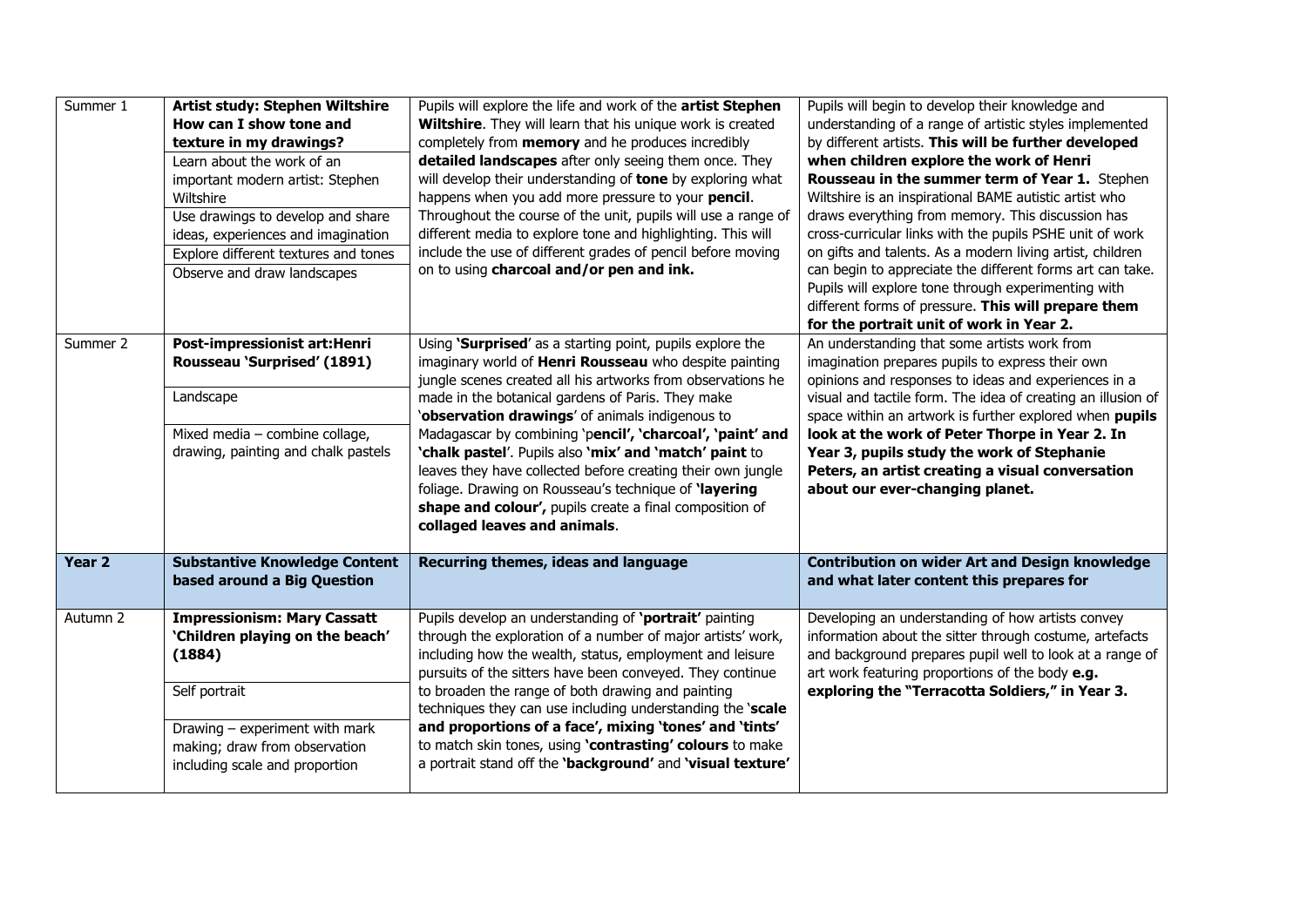|                   | Painting $-$ create tonal and tint<br>cards; mix and match different<br>techniques; create texture                                                                                                                                                                                                                                                                                                             | to represent hair. Mary Cassatt's portraits of children on a<br>beach are the inspiration for pupils' final compositions.                                                                                                                                                                                                                                                                                                                                                                                                                                              |                                                                                                                                                                                                                                                                                                                                                         |
|-------------------|----------------------------------------------------------------------------------------------------------------------------------------------------------------------------------------------------------------------------------------------------------------------------------------------------------------------------------------------------------------------------------------------------------------|------------------------------------------------------------------------------------------------------------------------------------------------------------------------------------------------------------------------------------------------------------------------------------------------------------------------------------------------------------------------------------------------------------------------------------------------------------------------------------------------------------------------------------------------------------------------|---------------------------------------------------------------------------------------------------------------------------------------------------------------------------------------------------------------------------------------------------------------------------------------------------------------------------------------------------------|
| Summer 1          | <b>Abstract art: Peter Thorpe</b><br>'Rocket' paintings (mid 1980s)<br>Painting $-$ use primary and<br>secondary colours and a range of<br>tools and techniques to create<br>texture<br>Mixed media-collect, sort, match<br>and combine materials or oil<br>paster/paint/ watercolours create a<br>three-dimensional image or two<br>dimension image as designed<br>Printmaking - simple marbling<br>technique | Pupils explore the 'graphic' style of Peter Thorpe's<br>'abstract' artwork and begin to understand and use the<br>terms 'foreground' and 'background' to describe<br>compositional elements closest and furthest away from<br>the viewer. Painting skills are developed through the use of<br>a range of tools and techniques such as 'rolling',<br>'blowing' and 'splattering'. Pupils add a 'three-<br>dimensional' or additional 'two dimensional' element to<br>their compositions by creating a collage from a range of<br>materials or using a range of mediums. | Foreground' and 'background' are concepts which are<br>evident in both still-life and landscape painting. The idea<br>of creating an illusion of space within an artwork is<br>further explored when pupils look at the work of<br>Monet in Year 6,                                                                                                     |
| Summer 2          | <b>Animal Sculpture: Nick</b><br><b>Mackman</b><br>Use a range of mediums including<br>clay and paint<br>Develop an understanding of form<br>within sculpture<br>Sculpt an animal from Zambia, using<br>techniques inspired by Nick<br>Mackman                                                                                                                                                                 | Pupils explore the 'sculpture' work by Nick Mackman and<br>the range of different media used to create animal<br>sculptures, describing the differences and similarities<br>between different practices and disciplines. Pupils take<br>inspiration from the different animals found in Zambia to<br>draw, design and sculpt their own animal in clay.                                                                                                                                                                                                                 | This learning prepares the pupils to work with clay in a<br>range of different contexts, including taking inspiration<br>from Terracotta Soldiers in Year 3 and clay pots in<br>Year 5. The drawing of animals supports pupils<br>understanding of how to use basic shapes to<br>create animals as used within the Year 3 unit on<br>Lascaux paintings. |
| Year <sub>3</sub> | <b>Substantive Knowledge Content</b><br>based around a Big Question                                                                                                                                                                                                                                                                                                                                            | Recurring themes, ideas and language                                                                                                                                                                                                                                                                                                                                                                                                                                                                                                                                   | <b>Contribution on wider Art and Design knowledge</b><br>and what later content this prepares for                                                                                                                                                                                                                                                       |
| Autumn 2          | <b>Artist Study - Abstract art:</b><br><b>Stephanie Peters 'Liquid Flame'</b><br>(2015)<br>Landscape                                                                                                                                                                                                                                                                                                           | Using Stephanie Peters' visual documentation of natural<br>disasters as a starting point, pupils' experiment with a<br>diverse range of techniques and explore ways of breaking<br>the 'two-dimensional surface' using 'paper', 'glue',<br>'string', 'paint' and 'charcoal' to represent a wildfire.                                                                                                                                                                                                                                                                   | Pupils continue to develop an understanding that art can<br>be used to express opinion and stimulate debate on<br>current issues. This prepares pupils well to study<br>the work of artists commenting on sustainability<br>in Year 5 and deforestation using the work of                                                                               |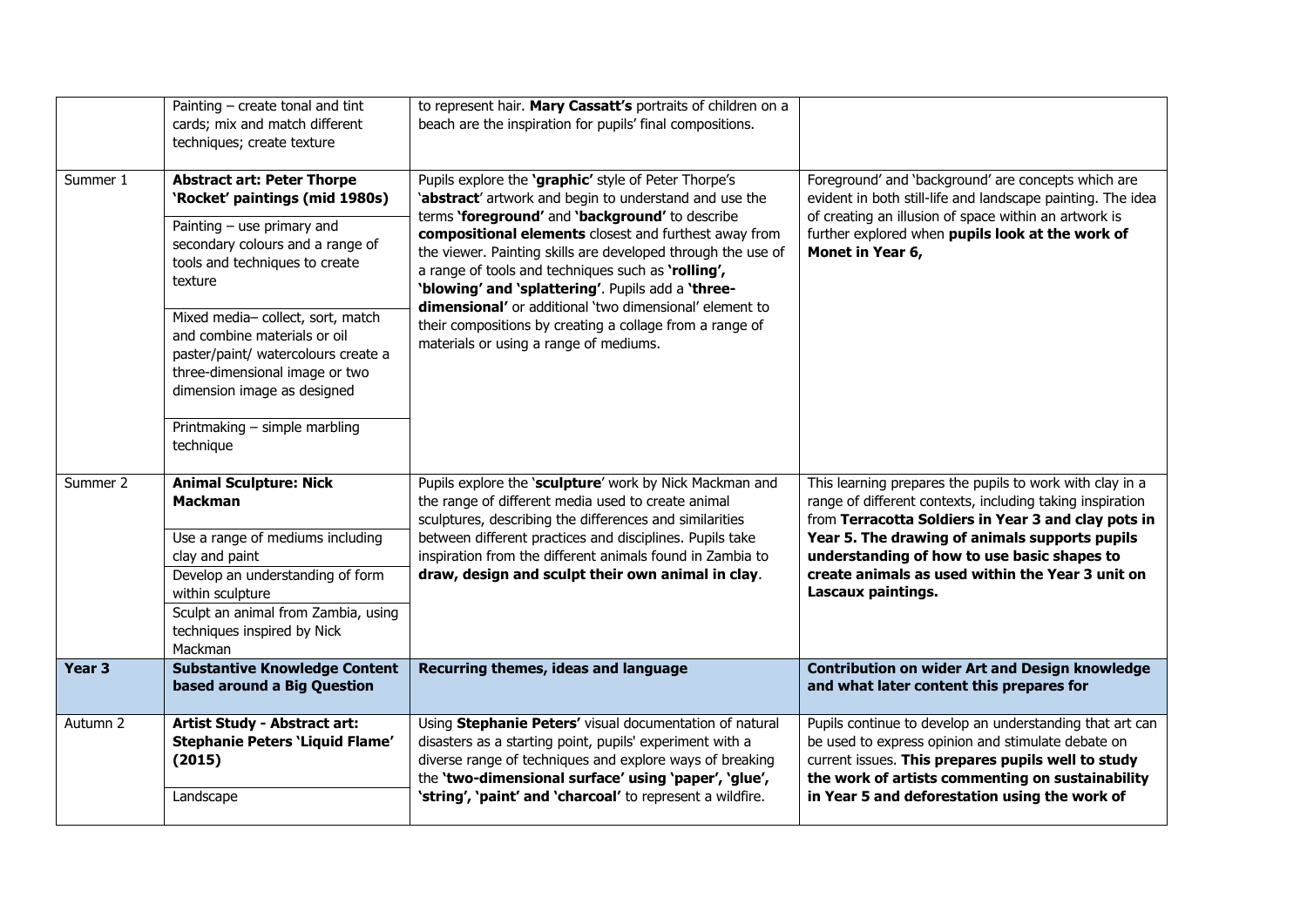|          | Painting $-$ mix and match colours for<br>a purpose contrasting and<br>complimentary colours<br>Collage - combine paper and glue<br>with other media including<br>textiles/sewing                                                                                                    |                                                                                                                                                                                                                                                                                                                                                                                                                                                                                                                                                                                                                                          | David Hockney's "Winter Timber" as a stimulus in<br>Year 4.                                                                                                                                                                                                                                                                                                                        |
|----------|--------------------------------------------------------------------------------------------------------------------------------------------------------------------------------------------------------------------------------------------------------------------------------------|------------------------------------------------------------------------------------------------------------------------------------------------------------------------------------------------------------------------------------------------------------------------------------------------------------------------------------------------------------------------------------------------------------------------------------------------------------------------------------------------------------------------------------------------------------------------------------------------------------------------------------------|------------------------------------------------------------------------------------------------------------------------------------------------------------------------------------------------------------------------------------------------------------------------------------------------------------------------------------------------------------------------------------|
| Spring 1 | <b>Paintings: Lascaux paintings</b><br>15,000 - 17,000BCE<br>Cave painting<br>Drawing - focus on shape, use<br>string and charcoal<br>Painting - explore a range of tools;<br>create texture with mixed media                                                                        | Through study of this artwork, pupils gain an understanding<br>that, In the absence of language, early man used cave<br>painting to 'communicate', 'comment on everyday life'<br>and explain the struggle for survival. They use 'string' to<br>reduce 'observations' of animals to their simplest<br>'outline' before drawing in 'charcoal', and explore ways<br>of creating the 'texture' of a cave wall with 'mixed<br>media'. Pupils create final 'compositions' to 'tell the<br>story' of a hunt.                                                                                                                                   | Pupils continue to develop a curiosity for and<br>appreciation of human creativity. They build a picture of<br>how artists comment on and make sense of the world<br>around them. This prepares pupils well to study<br>natural and man-made sculptures in Year 4 and<br>consider William Morris' work and how we can<br>translate this to creating a pattern linked to<br>biomes. |
| Summer 1 | <b>Clay: Terracotta Soldiers</b><br>Explore the history of the Terracotta<br>Army in China.<br>Draw the human body in different<br>positions using proportion.<br>Design own terracotta warrior<br>Experiment with a range of<br>techniques to join clay together and<br>add details | The Terracotta Army is a collection of terracotta<br>sculptures depicting the armies of Qin Shi Huang, the first<br>Emperor of China. It is a form of funerary art buried with<br>the emperor in 210-209 BCE with the purpose of protecting<br>the emperor in his afterlife.<br>Pupils will take inspiration from this to draw and design<br>their own terracotta soldiers. They will sculpt the solider<br>from clay, after exploring the different stances of the<br>human form in detail. They will develop skills to make<br>'slip and score' the clay as a 'joining technique',<br>experimenting with creating 'different textures. | Pupils continue to develop an understanding of the<br>processes involved in creating sculptures from clay in<br>preparation for pot making in Year 5 and model<br>soldiers in Year 6. They consider the different<br>materials and the forms that the sculptures make and<br>prepares the pupils with the knowledge to consider<br>different materials and techniques.             |
| Year 4   | <b>Substantive Knowledge Content</b><br>based around a Big Question                                                                                                                                                                                                                  | Recurring themes, ideas and language                                                                                                                                                                                                                                                                                                                                                                                                                                                                                                                                                                                                     | <b>Contribution on wider Art and Design knowledge</b><br>and what later content this prepares for                                                                                                                                                                                                                                                                                  |
| Autumn 1 | Artist Study: Andy Warhol.<br>Explore and critique art by Andy<br>Warhol                                                                                                                                                                                                             | Pupils are introduced to the artist Andy Warhol. They<br>examine his work using language appropriate to critique<br>art: bold, dull, flow, dull, thick, contrasting, flat,<br>dramatic, depth, organic, angular, primary,                                                                                                                                                                                                                                                                                                                                                                                                                | Pop art was seen as 'a post war expression of a world<br>totally occupied with the pursuit of materialism.' The<br>austerity of the war years was coming to an end and<br>artists were making a commentary on contemporary<br>society and culture. The use of printing builds pupils                                                                                               |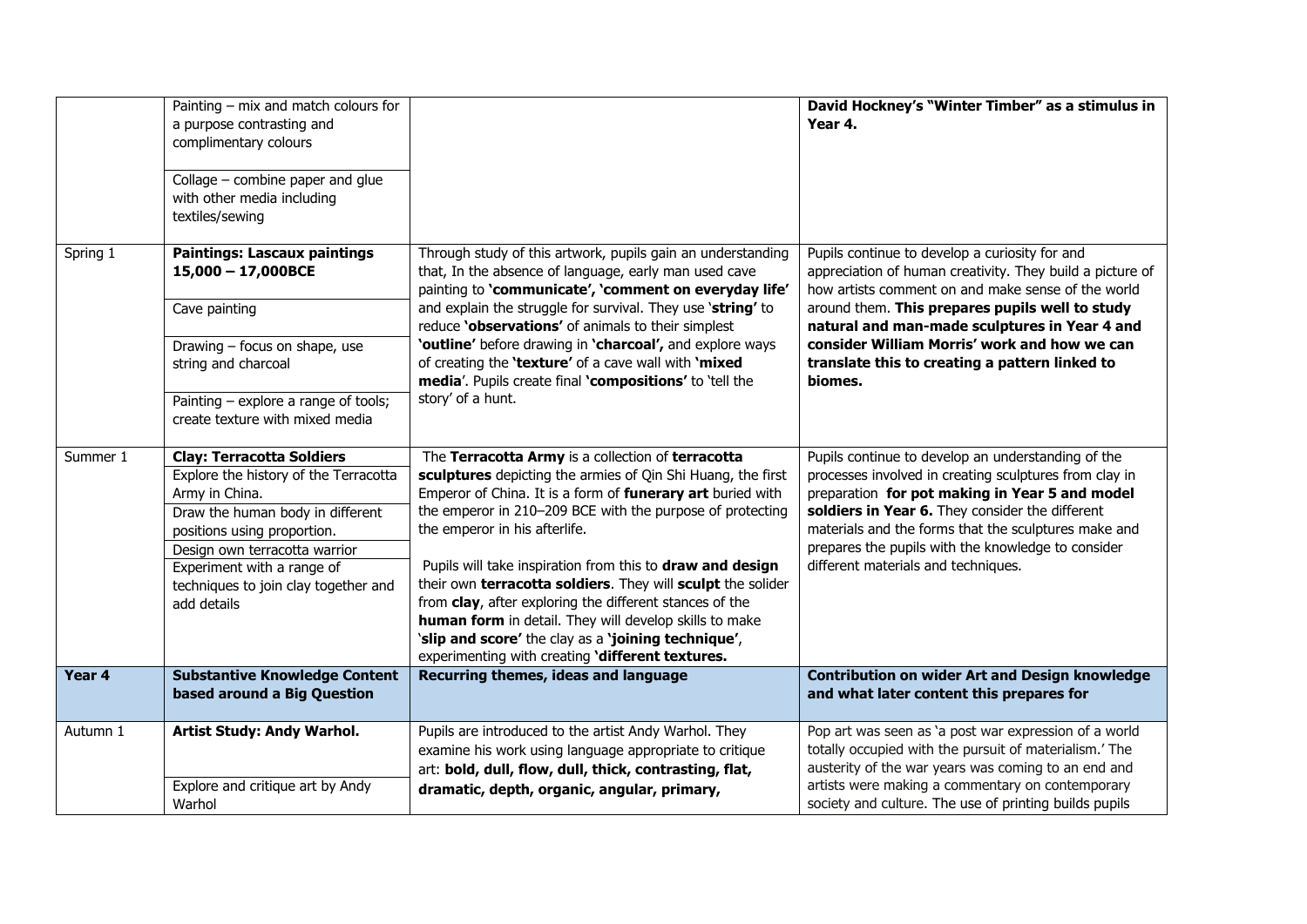|          | Observe colours and select colour to<br>reflect mood<br>Explore colour different techniques<br>used in the pop era.<br>Create initial sketches as a<br>preparation for painting and printing                                                                                                                                                                                                                                               | secondary, tertiary. Pupil explore the use of colour and<br>the colour wheel to support the idea of contrasting,<br>harmonious and tonal colours. They enquire what made the<br>'Pop Art era' so different and how Andy Warhol changed<br>how everyone perceives art. Pupils then create their own<br>sketches and prepare 'paintings' and 'printing' based on<br>the work of Andy Warhol.                                                                                                                                                                                                                                                                                                                                                                   | confidence in preparation for printing within the mosaic<br>units. The study of William Morris in Year 5 and<br>his use of muted and dark colours and Monet in<br>Year 6 serve as a contrast to Andy Warhol's vivid and<br>vibrant work.                                                                                                                                         |
|----------|--------------------------------------------------------------------------------------------------------------------------------------------------------------------------------------------------------------------------------------------------------------------------------------------------------------------------------------------------------------------------------------------------------------------------------------------|--------------------------------------------------------------------------------------------------------------------------------------------------------------------------------------------------------------------------------------------------------------------------------------------------------------------------------------------------------------------------------------------------------------------------------------------------------------------------------------------------------------------------------------------------------------------------------------------------------------------------------------------------------------------------------------------------------------------------------------------------------------|----------------------------------------------------------------------------------------------------------------------------------------------------------------------------------------------------------------------------------------------------------------------------------------------------------------------------------------------------------------------------------|
| Summer 1 | Mosaic: Design and create a mosaic<br>based on the style of a Roman<br>Mosaic.<br>Investigate and analyse a range of<br>existing products<br>Understand the historical and<br>cultural development of art forms<br>Consider the work of architect<br>Antoni Gaudi and his use of mosaic<br>within buildings<br>Mastery of art and design techniques<br>(printing).                                                                         | Pupils will study Roman 'mosaics' and look at their<br>significance in Roman society. Look at why, when and how<br>the Romans created them and how they have helped us<br>understand more about how the Romans lived. They will<br>understand that mosaic continues to be an architectural<br>medium, and look at the 'architecture' of Antoni Gaudi<br>Pupils develop their technique of printing including their<br>`control and use of materials including printing<br>blocks, rollers and trays'. They use this knowledge to<br>design and create their own mosaic, making choices about<br>colour and style within the mosaic.                                                                                                                          | Pupils consolidate their understanding of pattern and<br>design while creating mosaics which prepares them for<br>learning about repeated patterns as seen in the<br>work of William Morris in Year 5.                                                                                                                                                                           |
| Summer 2 | <b>Designer Study: David Hockney</b><br>Compare the work of the architect<br>Antoni Gaudi and its approach to<br>nature to the work of David<br>Hockney's "winter timber"<br>Sketch a deforestation image<br>considering line, tone and form<br>Consider patterns used to add detail<br>to designs<br>Choose different mediums to create<br>a deforestation picture<br>Use natural materials to recreate<br>"Winter Timber" as a sculpture | Pupil's question and make thoughtful observations about<br>why and how 'Gaudi and Hockey' show environmentalism<br>within their work through a range of mediums. Pupils<br>explore the message and techniques used with Hockney's<br>paining 'Winter Timber'. Pupils develop 'sketching<br>techniques', developing skills when drawing in<br>'perspective' to create their own piece of art showcasing<br>the message of the impact of deforestation. Pupils look at<br>the pattern and detail within Hockney's work and replicate<br>this within their designs. Pupils develop skills in 'mixing<br>colour' to create 'shades' and 'tones' to support the paint<br>of their piece and then choose the 'mediums' they wish to<br>use within the final piece. | The understanding of the work of Gaudi and Hockney<br>prepares pupils to consider the different elements that<br>support the design process when looking at the work of<br>William Morris in Year 5. The techniques reflecting<br>the message of nature and the environment support<br>pupils in Year 6 when recreating "The Great Wave"<br>by Hokusai and Monet's works of art. |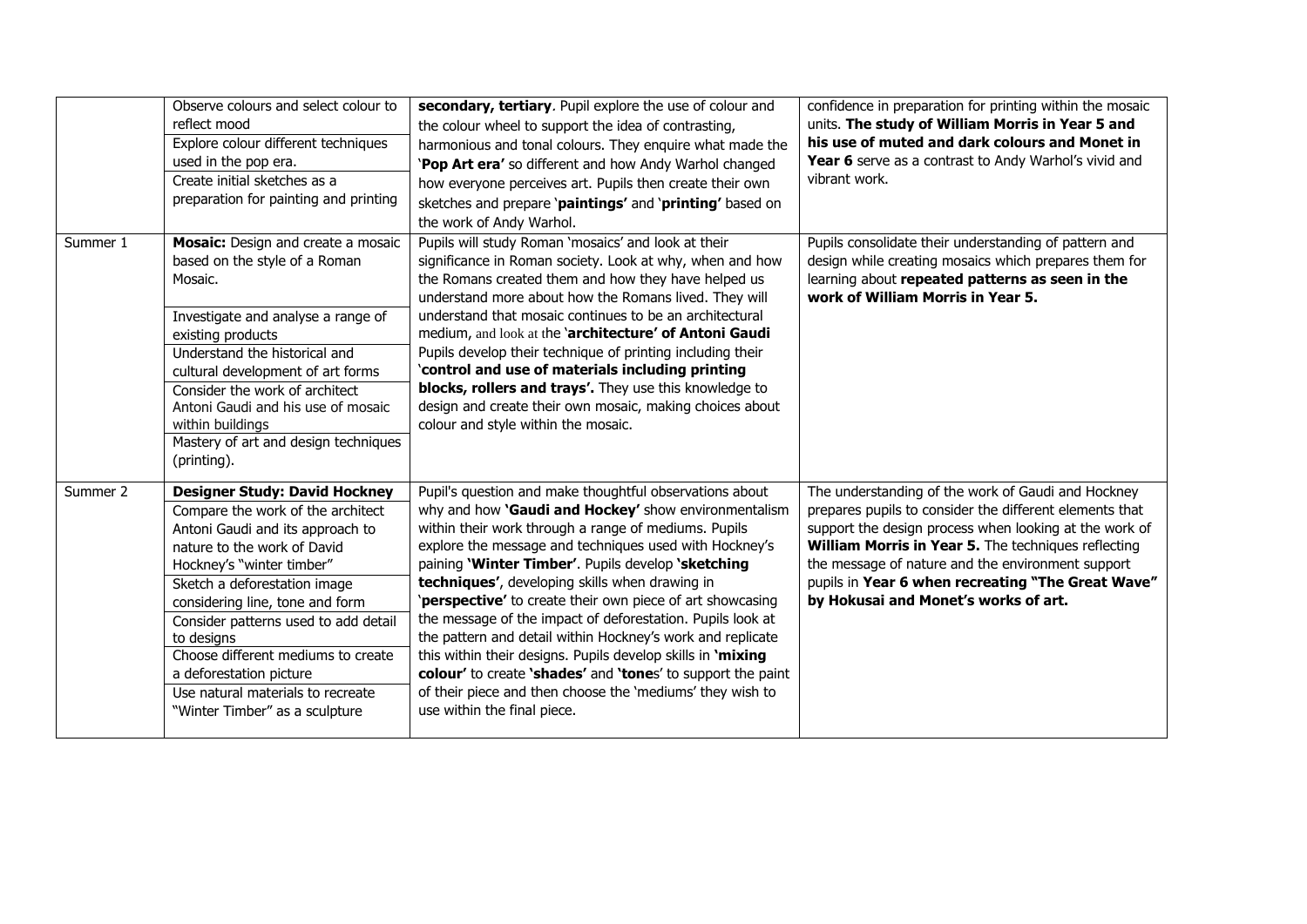| Year 5   | <b>Substantive Knowledge Content</b><br>based around a Big Question                                                                                                                                                                                                                                                                                                                                                                                                    | Recurring themes, ideas and language                                                                                                                                                                                                                                                                                                                                                                                                                                                                                                                                                                                                                                                                                                                                                                                                                               | <b>Contribution on wider Art and Design knowledge</b><br>and what later content this prepares for                                                                                                                                                                                          |
|----------|------------------------------------------------------------------------------------------------------------------------------------------------------------------------------------------------------------------------------------------------------------------------------------------------------------------------------------------------------------------------------------------------------------------------------------------------------------------------|--------------------------------------------------------------------------------------------------------------------------------------------------------------------------------------------------------------------------------------------------------------------------------------------------------------------------------------------------------------------------------------------------------------------------------------------------------------------------------------------------------------------------------------------------------------------------------------------------------------------------------------------------------------------------------------------------------------------------------------------------------------------------------------------------------------------------------------------------------------------|--------------------------------------------------------------------------------------------------------------------------------------------------------------------------------------------------------------------------------------------------------------------------------------------|
| Autumn 1 | <b>Sculpture: Design and make a</b><br>Greek pot.                                                                                                                                                                                                                                                                                                                                                                                                                      | Pupils explore the range of shapes of different Greek pots,<br>considering the significance of the similarities and<br>differences. They sketch the 'shapes observed' and                                                                                                                                                                                                                                                                                                                                                                                                                                                                                                                                                                                                                                                                                          | Pupils consider the different elements needed to create<br>visually effective 3D art, as well as exploring the<br>importance of both design and purpose. This                                                                                                                              |
|          | Explore pottery designs                                                                                                                                                                                                                                                                                                                                                                                                                                                | explore 'pottery designs', 'identify patterns', stories<br>or messages behind the designs. Pupils design their own                                                                                                                                                                                                                                                                                                                                                                                                                                                                                                                                                                                                                                                                                                                                                 | understanding of pattern is further explored in Year 5<br>when pupils use mixed media to create Anglo                                                                                                                                                                                      |
|          | Develop joining techniques                                                                                                                                                                                                                                                                                                                                                                                                                                             | pot to portray a message. Pupils make 'Slip' to add pieces<br>as well as smoothing. They create a flat tile and practise                                                                                                                                                                                                                                                                                                                                                                                                                                                                                                                                                                                                                                                                                                                                           | Saxon artwork. Pupils also revisit sculpture in<br>Year 6, where they make Soldiers and consider                                                                                                                                                                                           |
|          | Create patterns by scraping and<br>gouging                                                                                                                                                                                                                                                                                                                                                                                                                             | 'scraping/gouging' clay to create patterns or<br>pictures. Pupils create thumb pots and assess their work in<br>preparation for their final designs and consider the                                                                                                                                                                                                                                                                                                                                                                                                                                                                                                                                                                                                                                                                                               | how to develop shape and form.                                                                                                                                                                                                                                                             |
|          | Make thumb and coil pots                                                                                                                                                                                                                                                                                                                                                                                                                                               | techniques that will best suit this piece.                                                                                                                                                                                                                                                                                                                                                                                                                                                                                                                                                                                                                                                                                                                                                                                                                         |                                                                                                                                                                                                                                                                                            |
| Spring 1 | <b>Artist Study: William Morris</b><br>How can I use block printing<br>techniques to create artwork<br>representing a biome?<br>Use sketch books to record<br>observations<br>Review and revisit ideas recorded in<br>sketch books to improve piece.<br>Experiment with ways in which<br>surface detail can be added to<br>drawings.<br>Apply simple use of pattern and<br>texture in a drawing.<br>Design and create a block print in<br>the style of William Morris. | Pupils will explore the work of William Morris, a British<br>textile designer. Pupils will then explore the school's natural<br>surroundings to make close observation sketches of<br>natural objects/materials - flowers, bark, grass, leaves<br>etc. in sketch books. Time will be spent reviewing and<br>revisiting ideas recorded in the books to improve the piece<br>to add in additional detail. Pupils will 'carve' their pattern<br>carefully into polystyrene blocks for printing. Using their<br>draft block, pupils will practise 'printing' techniques to<br>make a 'repeating pattern'. Again, time will be spent<br>reviewing the impact of the design and changes will be<br>made where relevant to improve the original design. Pupils<br>will transfer their finished design onto a material of their<br>choice e.g. t-shirt, cushion cover etc. | Pupils will build on their understanding from the Year 1<br>unit of work exploring the work of Henri<br>Rousseau with regards to the jungle biome. Pupils<br>will develop their ability to make observational drawings<br>of natural objects and turn these into patterns for<br>printing. |
| Summer 1 | <b>Portraits: Saxon Art &amp; Culture</b><br><b>What effect did Saxon Culture</b><br>have on artwork from this time<br>period and where can we see<br>examples of this today?                                                                                                                                                                                                                                                                                          | Throughout this unit of work, pupils begin to develop their<br>understanding of the different types of drawing techniques<br>within the context of observational drawing. Pupils will<br>explore the style, shape and texture of artefacts left behind<br>from Saxon culture and will begin to make conscious                                                                                                                                                                                                                                                                                                                                                                                                                                                                                                                                                      | Pupils continue to develop an understanding that artists<br>depict, comment on and reflect elements of the culture<br>they live in. This is revisited in Year 6 with work<br>inspired by Hokusai. Using watercolours is also                                                               |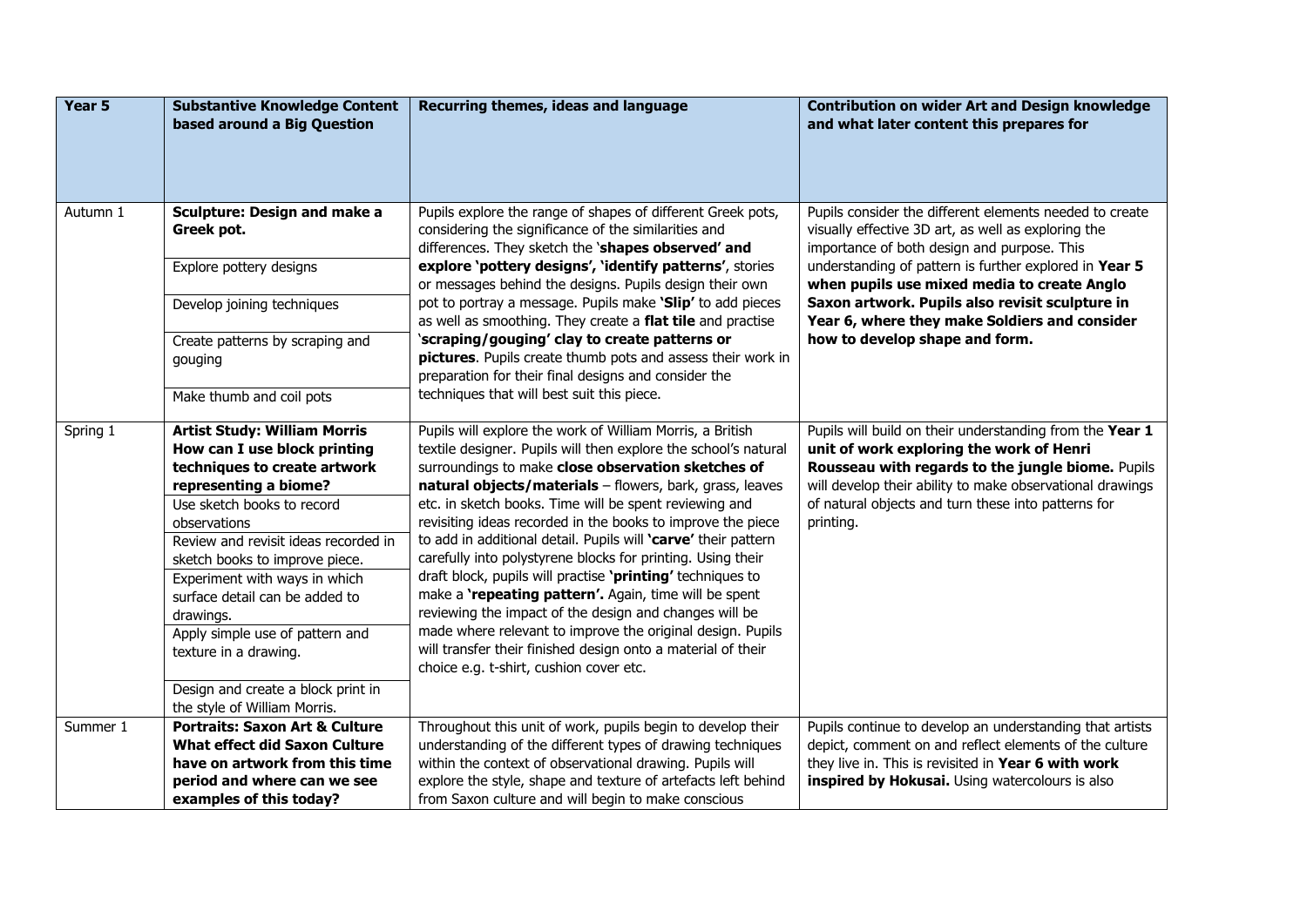|          | Research Saxon art & culture         | choices on how they can represent ideas from their             | revisited in Year 6 through artwork based on             |
|----------|--------------------------------------|----------------------------------------------------------------|----------------------------------------------------------|
|          |                                      | research within their own pieces. The pupils will build on     | interpretations of Monet's paintings.                    |
|          | Develop understanding of the         | prior knowledge of drawing techniques by developing their      |                                                          |
|          | different drawing techniques.        | by developing the skills of 'scale' and 'proportion', and      |                                                          |
|          | Apply my knowledge of Saxon art      | using 'tone' and 'texture' to add 'depth', 'light' and         |                                                          |
|          | and culture to create my own design  | 'shadow'. They will also explore how Saxon culture and art     |                                                          |
|          |                                      | used 'hatchings', 'lines' and 'patterns'. Pupils will then     |                                                          |
|          | Represent my ideas through mixed     | apply their knowledge of Saxon themes and patterns to          |                                                          |
|          | media                                | create their own piece of Saxon artwork by designing their     |                                                          |
|          |                                      | own Saxon brooch. A final 'mixed media' composition give       |                                                          |
|          | Carry out observation drawings at an | pupils further opportunities to develop their use of           |                                                          |
|          | archaeological site.                 | 'collage'. Pupils will be provided with the opportunity to     |                                                          |
|          | Evaluate my work and the work of     | enhance their understanding by visiting a local graveyard to   |                                                          |
|          | others.                              | carry out some 'observational drawings' of Saxon               |                                                          |
|          |                                      | gravestones- one of the few Saxon artefacts in existence       |                                                          |
|          |                                      | now. At the end of the unit, the pupils will be provided with  |                                                          |
|          |                                      | the opportunity to take part in a 'class gallery' to share and |                                                          |
|          |                                      | offer feedback on each other's work enabling them to           |                                                          |
|          |                                      | 'review' and 'revisit' ideas to improve their artwork.         |                                                          |
|          |                                      |                                                                |                                                          |
| Year 6   | <b>Substantive Knowledge Content</b> | Recurring themes, ideas and language                           | <b>Contribution on wider Art and Design knowledge</b>    |
|          | based around a Big Question          |                                                                | and what later content this prepares for                 |
|          |                                      |                                                                |                                                          |
| Autumn 1 | <b>Sculpture: Model Soldiers</b>     | Pupils look at the fundamental drawing skills artists use to   | Solid foundations laid within the Key Stage 1 and 2      |
|          |                                      | represent the human figure. Pupils take inspiration from the   | nation curriculum support pupils in readiness for Key    |
|          |                                      | work of Henry Moore and Barbara Hepworth to explore            | Stage 3 where pupils should be taught to develop their   |
|          | Explore battle stances               | shape and form. Focusing on 'scale' and 'proportion',          | creativity and ideas, and increase proficiency in their  |
|          |                                      | they practise 'sketching' soldiers in battle in different      | execution.                                               |
|          |                                      | 'poses' and at speed. Pupils then use modelling wire to        |                                                          |
|          | Use wire to create a frame           | create the structure of their soldier in battle stance. To     | They should develop a critical understanding of artists, |
|          |                                      | further develop the sculpture pupils use art roc to cover the  | architects and designers, expressing reasoned            |
|          |                                      | wire soldier and carefully mould this to shape of soldier,     | judgements that can inform their own work.               |
|          | Develop the sculpture with art roc   | smoothing and sculpting the art roc to create desired effect.  |                                                          |
|          |                                      | To add further details pupils use wire to 'sculpt' a helmet    | Pupils should be taught:                                 |
|          |                                      | and a weapon.                                                  | > to use a range of techniques to record their           |
|          |                                      | The soldiers are sprayed bronze to give a statue effect.       | observations in sketchbooks, journals and other media    |
| Spring 2 | <b>Silk Painting: The Great Wave</b> | Pupils take inspiration for the work of Hokusai's The Great    | as a basis for exploring their ideas                     |
|          | by Hokusai                           | Wave to design their own 'silk painting' linked to their       | > to use a range of techniques and media, including      |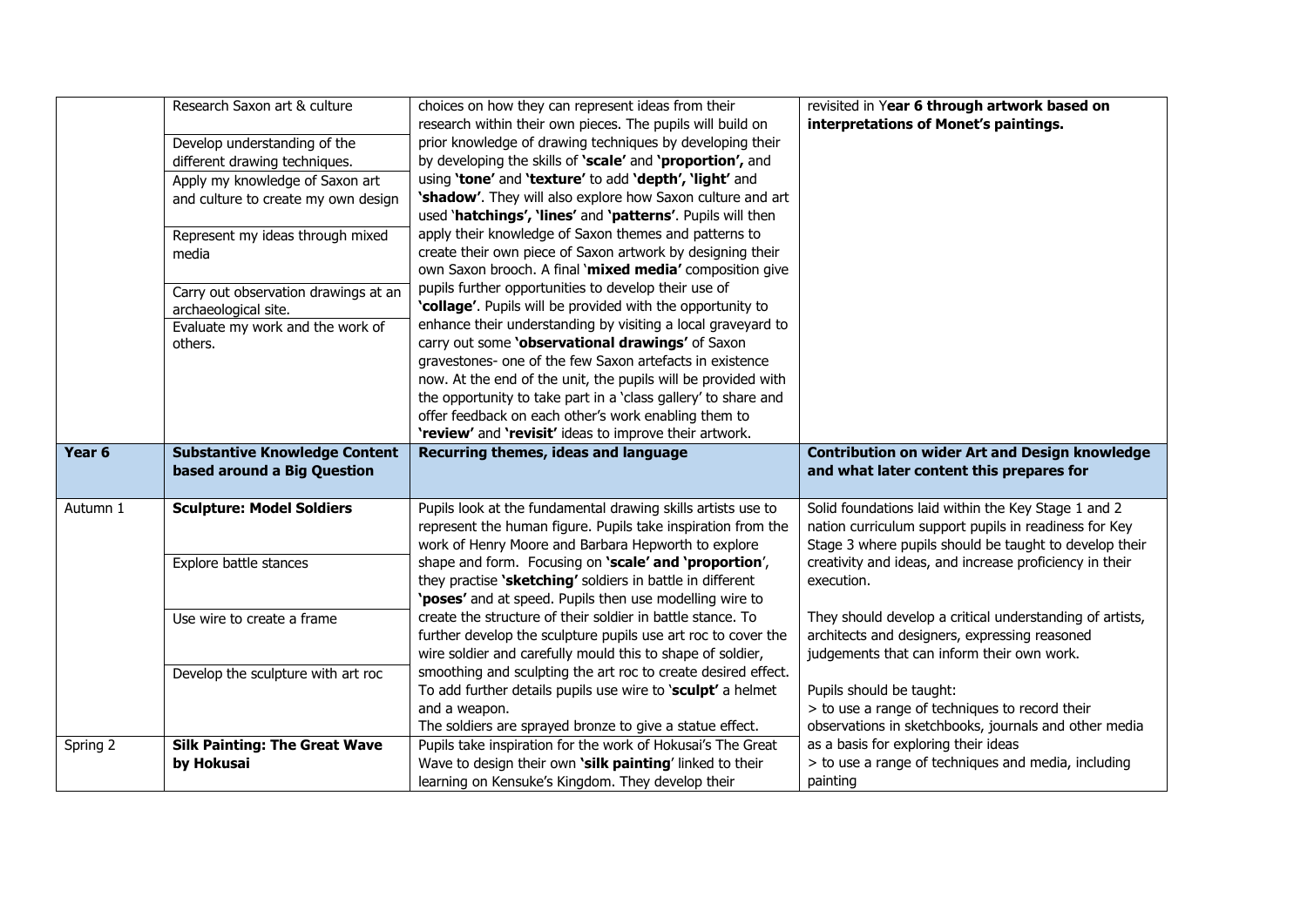|          | Drawing - sketching images for<br>design<br>Transferring the image onto silk and<br>adding gutta<br>Painting using silk paints | understanding of 'proportion' to create realistic images<br>and then draw these onto silk. They carefully trace over<br>their drawing with 'gutta' to create a 'resist' and then use<br>'silk paints' to finish off the design, adding water to create<br>different 'shades' of a colour.                                                                                                                                   | >to increase their proficiency in the handling of different<br>materials<br>> to analyse and evaluate their own work, and that of<br>others, in order to strengthen the visual impact or<br>applications of their work |  |  |  |
|----------|--------------------------------------------------------------------------------------------------------------------------------|-----------------------------------------------------------------------------------------------------------------------------------------------------------------------------------------------------------------------------------------------------------------------------------------------------------------------------------------------------------------------------------------------------------------------------|------------------------------------------------------------------------------------------------------------------------------------------------------------------------------------------------------------------------|--|--|--|
| Summer 1 | <b>Artist Study: Monet</b>                                                                                                     | Taking inspiration from Monet, pupils create a painting<br>based on the local area. Pupils develop watercolour skills<br>such as creating colour 'washes', making colours appear                                                                                                                                                                                                                                            | > about the history of art, craft, design and<br>architecture, including periods, styles and major<br>movements from ancient times up to the present day                                                               |  |  |  |
|          | One point perspective                                                                                                          | lighter by adding water to make paint 'transparent' rather<br>than 'opaque', as well as applying paint 'wet on dry' and<br>'wet on wet' to create different effects. They use a range                                                                                                                                                                                                                                       |                                                                                                                                                                                                                        |  |  |  |
|          | Drawing - sketching using line and<br>shape                                                                                    | of starting points to analyse how objects appear to get<br>smaller as they get further away, converging towards a<br>single 'vanishing point' on the 'horizon line'. Pupils<br>combine what has been learned in a final watercolour<br>composition, maximising the use of <b>one point</b><br>perspective' to make objects in the 'foreground larger<br>and brighter' and those in the 'background smaller<br>and lighter'. |                                                                                                                                                                                                                        |  |  |  |
|          | Painting - use of watercolour<br>washes and techniques                                                                         |                                                                                                                                                                                                                                                                                                                                                                                                                             |                                                                                                                                                                                                                        |  |  |  |

# **Progression of skills in art and design for EYFS, KS1 and KS2**

Where relevant links are applicable between art and design and technology and Forest School these have been noted on this skills document to provide clarity around coverage of skills.

|                             | <b>EYFS</b> | Year 1    | Year 2       | Year 3           | Year 4        | Year 5                | Year 6             |
|-----------------------------|-------------|-----------|--------------|------------------|---------------|-----------------------|--------------------|
| Artists,                    | Kandinsky   | Edward    | Mary Cassatt | Stephanie Peters | Andy Warhol   | <b>William Morris</b> | Claude Monet       |
| Designers and               |             | Middleton | Peter Thorpe |                  | Antoni Gaudi  |                       | Katsushika Hokusai |
| Architects                  |             | Manigault | Nick Mackman |                  | David Hockney |                       |                    |
| studied in depth            |             | Steven    |              |                  |               |                       |                    |
| (other artists are also     |             | Wiltshire |              |                  |               |                       |                    |
| studied alongside<br>these) |             | Henri     |              |                  |               |                       |                    |
|                             |             | Rousseaux |              |                  |               |                       |                    |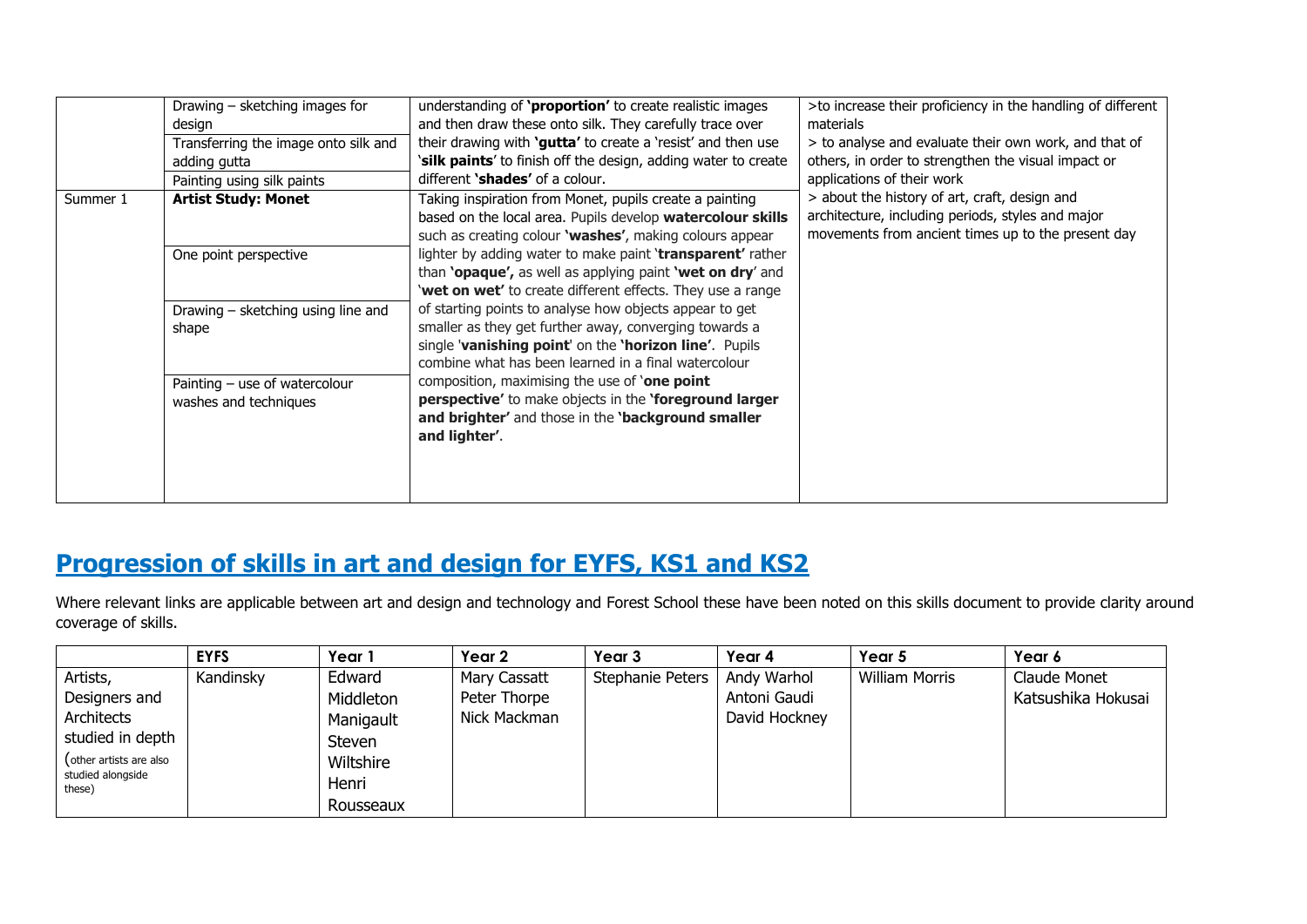| <b>Drawing</b><br>(pencil, charcoal,<br>inks,<br>chalk, pastels, ICT<br>software)  | - Begin to use a<br>variety of drawing<br>tools<br>- Use drawings to<br>tell a story<br>Investigate<br>different lines<br>- Explore different<br>textures<br>- Encourage<br>accurate drawings<br>of<br>people                                      | - Extend the<br>variety of<br>drawings tools<br>- Explore different<br>texture<br>- Observe and<br>draw landscapes<br>- Observe patterns | - Experiment with<br>tools and surfaces<br>-Draw a way of<br>recording<br>experiences and<br>feelings<br>-Discuss use of<br>shadows, use of<br>light and dark<br>- Sketch to make<br>quick records<br>- Observe<br>anatomy (faces,<br>limbs) | - Experiment with<br>the potential of<br>various pencils<br>- Close<br>observation<br>- Draw both the<br>positive and<br>negative shapes<br>- Create initial<br>sketches as a<br>preparation for<br>painting<br>- Accurate<br>drawings of<br>$people -$<br>particularly<br>faces | - Identify and<br>draw the<br>effect of light<br>- Scale and<br>proportion<br>- Accurate<br>drawings of<br>whole people<br>including<br>proportion and<br>placement<br>- Work on a<br>variety of<br>scales<br>- Create computer<br>generated<br>drawings | - Effect of light on<br>objects<br>and people from<br>different directions<br>- Interpret the texture<br>of a<br>surface<br>- Produce increasingly<br>accurate drawings of<br>people<br>- Show awareness of<br>the concept of<br>perspective | - Effect of light on<br>objects<br>and people from<br>different directions<br>- Interpret the texture<br>of a<br>surface<br>- Produce increasingly<br>accurate drawings of<br>people<br>- Show awareness of<br>concept of perspective                           |
|------------------------------------------------------------------------------------|----------------------------------------------------------------------------------------------------------------------------------------------------------------------------------------------------------------------------------------------------|------------------------------------------------------------------------------------------------------------------------------------------|----------------------------------------------------------------------------------------------------------------------------------------------------------------------------------------------------------------------------------------------|----------------------------------------------------------------------------------------------------------------------------------------------------------------------------------------------------------------------------------------------------------------------------------|----------------------------------------------------------------------------------------------------------------------------------------------------------------------------------------------------------------------------------------------------------|----------------------------------------------------------------------------------------------------------------------------------------------------------------------------------------------------------------------------------------------|-----------------------------------------------------------------------------------------------------------------------------------------------------------------------------------------------------------------------------------------------------------------|
| <b>Colour</b><br>(painting, ink, dye,<br>textiles, pencils,<br>crayon,<br>pastels) | - Experimenting<br>with and<br>- Use primary<br>colours<br>- Naming colours<br>- Mixing colours<br>(not formal)<br>- Learn the names<br>of different tools<br>that bring colour<br>- Use a range of<br>tools to make<br>coloured marks on<br>paper | - Name all the<br>colours<br>- Mix a range of<br>colours<br>- Find collections<br>of colour<br>- Apply colour with<br>a range of tools   | - Begin to describe<br>colours<br>by objects<br>- Make a range of<br>tones of<br>one colour<br>(using white)<br>- Darken colours<br>without using<br>black<br>- Use colour on a<br>large scale                                               | - Confidently mix<br>colours<br>- Make colour<br>wheels<br>- Introduce<br>different types<br>of brushes<br>- Techniques:<br>apply colour<br>using dotting,<br>scratching,<br>splashing                                                                                           | - Confidently mix<br>colours and<br>match tint, tone,<br>shade<br>- Observe colours<br>- Select suitable<br>equipment for<br>the task<br>- Select colour to<br>reflect mood                                                                              | - Experiment with<br>hue, tint, tone,<br>shades and mood<br>- Explore the use of<br>texture in colour<br>- Select colour to fit<br>purpose                                                                                                   | - Experiment with hue,<br>tint, tone, shades<br>and mood<br>- Explore the use of<br>texture in colour<br>- Select colour for a<br>range of purposes<br>- Select colour to<br>express feeling<br>-Work with silk paints<br>to explore colour and<br>its dynamuic |
| <b>Texture</b><br>(textiles, clay, sand,<br>plaster, stone)                        | Pupils will<br>experience:<br>- Handling,<br>manipulating<br>and enjoying<br>using materials --                                                                                                                                                    | <b>Pupils will</b><br>experience:<br>-Collage<br>making<br>- Sorting                                                                     | Pupils will be<br>given<br>opportunities to<br>develop the<br>following skills<br>within the D and<br>T curriculum:                                                                                                                          | Pupils will be<br>given<br>opportunities to<br>develop the<br>following skills<br>within the <b>D</b> and<br>T curriculum:                                                                                                                                                       | Pupils will be<br>given<br>opportunities to: -<br>- Observe and<br>design textural art<br>pieces<br>-Experiment                                                                                                                                          |                                                                                                                                                                                                                                              | Pupils will be given<br>opportunities to: -<br>Develop experience in<br>the <b>D</b> and <b>T</b><br>curriculum:<br>-Use a wider variety of<br>stitches                                                                                                         |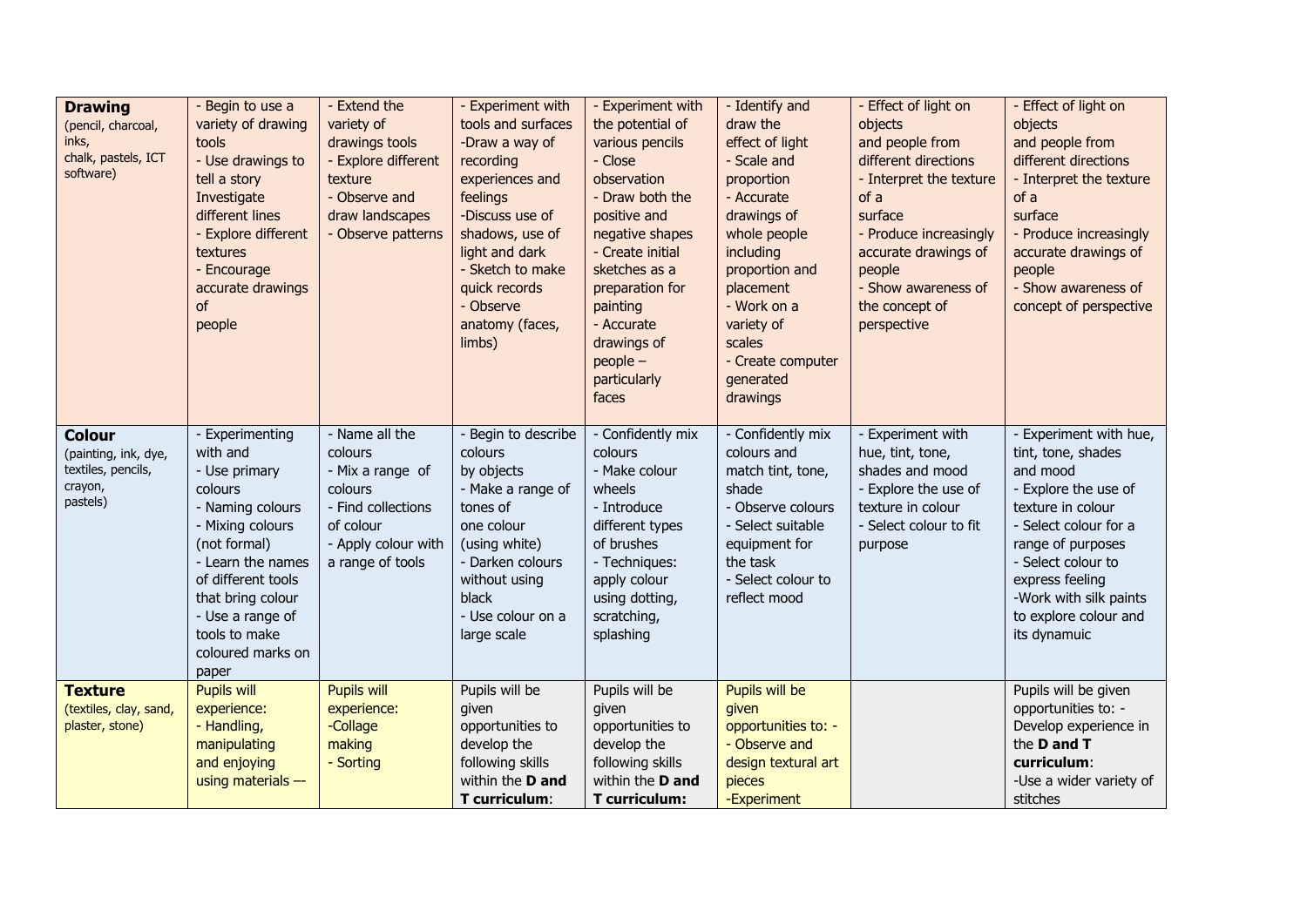|                                                                                       | <b>Developing</b><br>sensory skills<br>- Creating simple<br>collages<br>- Creating simple<br>weaving                                                                    | materials<br>according to<br>specific qualities<br>- Discussions on<br>how textiles<br>create things                                                                                                                                                                                  | - Overlap and<br>Overlay materials<br>to create effects<br>- Use large eyed<br>$needles$ - running<br>stitches<br>- Explore simple<br>appliqué work<br>- Start to explore<br>other simple<br>stitches<br>- Create collages                                                                                                                                                                   | - Use smaller eyed<br>needles and finer<br>threads                                                                                                                                                                                                                            | With creating<br>mood, feeling, and<br>movement<br>- Compare<br>different<br><b>Fabrics</b><br>As part of <b>Forest</b><br><b>School pupils will:</b><br>-Attempt<br>weaving<br>- Attempt Tie<br>dying, batik                                                                     |                                                                                                                                                                                                                                                                                            | - Select and use<br>materials<br>-Embellishing<br>-Apply knowledge of<br>different techniques to<br>express feelings<br>- Work collaboratively<br>on a larger scale                                                                                                                                 |
|---------------------------------------------------------------------------------------|-------------------------------------------------------------------------------------------------------------------------------------------------------------------------|---------------------------------------------------------------------------------------------------------------------------------------------------------------------------------------------------------------------------------------------------------------------------------------|----------------------------------------------------------------------------------------------------------------------------------------------------------------------------------------------------------------------------------------------------------------------------------------------------------------------------------------------------------------------------------------------|-------------------------------------------------------------------------------------------------------------------------------------------------------------------------------------------------------------------------------------------------------------------------------|-----------------------------------------------------------------------------------------------------------------------------------------------------------------------------------------------------------------------------------------------------------------------------------|--------------------------------------------------------------------------------------------------------------------------------------------------------------------------------------------------------------------------------------------------------------------------------------------|-----------------------------------------------------------------------------------------------------------------------------------------------------------------------------------------------------------------------------------------------------------------------------------------------------|
| <b>Form</b><br>(3D work, clay,<br>dough,<br>boxes, wire, paper<br>sculpture, mod roc) | Pupils will<br>experience:<br>Handling, feeling,<br>enjoying and<br>manipulating<br>materials<br>- Constructing<br>- Building and<br>destroying<br>- Shape and<br>model | Pupils will<br>experience as part<br>of the D and T<br>curriculum:<br>- Construction<br>- Using materials<br>to make known<br>objects for a<br>purpose<br>- Ability to shape<br>and form from<br>Direct observation<br>(malleable and<br>rigid materials)<br>- Making simple<br>joins | Pupils will<br>develop:<br>- Awareness of<br>natural and man-<br>made forms<br>- Expression of<br>personal<br>experiences and<br>ideas<br>- Pinch and roll<br>coils and slabs<br>using a modelling<br>media making<br>joins<br>- Decorative<br>techniques<br>- Ability to<br>replicate patterns<br>and<br>textures in a 3-D<br>form<br>- Understanding of<br>a range of<br>sculptor's styles | Pupils will<br>develop:<br>- Ability to shape,<br>form, model and<br>construct<br>(malleable<br>and rigid<br>materials)<br>- Ability to plan<br>and develop<br>- Understanding of<br>different<br>adhesives and<br>methods of<br>construction<br>- Awareness of<br>aesthetics | Pupils will<br>develop:<br>- Ability to plan<br>and develop<br>- Experience<br>surface<br>patterns / textures<br>-Ability to discuss<br>own work and<br>work of other<br>sculptors<br>- Ability to analyse<br>and interpret<br>natural and<br>manmade<br>forms of<br>construction | Pupils will develop:<br>- Ability to plan and<br>develop ideas<br>- Ability to shape,<br>form, model and<br>join<br>- Observation or<br>Imagination skills<br>- Understanding of<br>properties of media<br>- Ability to discuss<br>and evaluate<br>own work and that of<br>other sculptors | Pupils will develop:<br>- Ability to plan and<br>develop ideas<br>- Understanding of<br>shape, form, model<br>and<br>join<br>- Observation or<br>Imagination skills<br>- Understanding of<br>properties of media<br>- Ability to discuss and<br>evaluate<br>own work and that of<br>other sculptors |